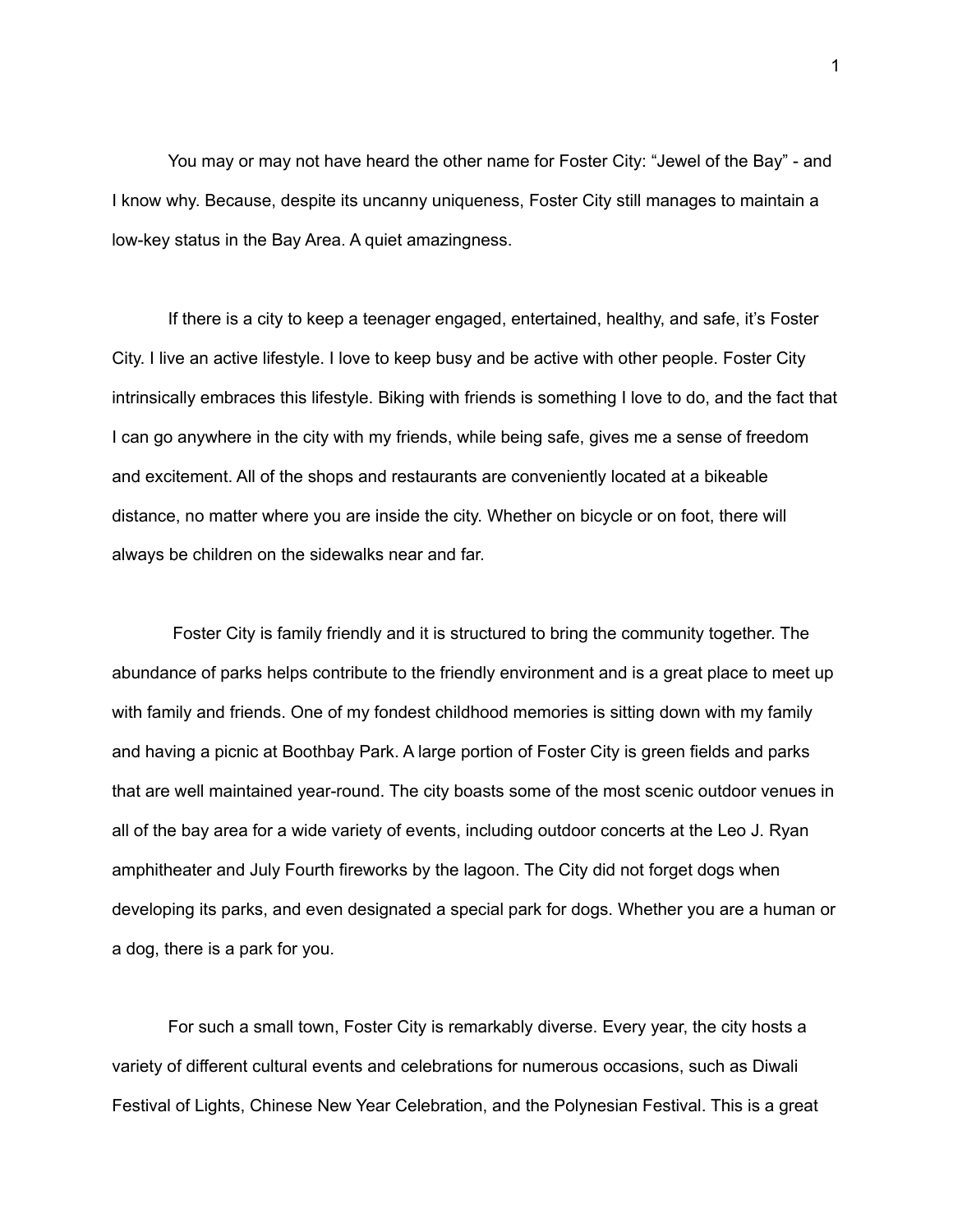way for the community to come together to celebrate the different faces of Foster City as they share their way of life. We have many ethnic restaurants located throughout Foster City that share flavors from different parts of the world: from Thai, Mediterranean, and Indian, to Japanese, Italian, and Korean. And lastly, one of the most valuable aspects of diversity in the city is found within the classroom, where the diverse backgrounds of students promote the exchange of unique perspectives and ideas. This leads to a better understanding of controversial topics.

Conveniently located between San Jose and San Francisco, Foster City gives students, like me, access to unique opportunities, such as shadowing some of the top companies in different industries. The headquarters of PlayStation, Visa, and Gilead are all located within Foster City. This brings some of the best minds and most talented people to work, live, and invest in the city. Having the headquarters of these major companies close-by motivates students like me to think about and plan our future, in which no ambition is too big or too far.

One of the major and recent developments in Foster City stands as a testament to its adaptability to global issues - the levee project. Foster City recognizes the effects of climate change and has decided to take action by fortifying the levee to protect its citizens from the threat of rising sea levels. Among all the cities in the Bay Area, Foster City is one of the first cities to physically take action against climate change. While this project is necessary, it is important for the city to attempt to preserve the pulchritude of its bayside as much as possible, which draws people from around the Bay Area.

While there are many things to be proud of, Foster City is no utopia. An important consideration for improvement is the outdated school facilities. Schools like Brewer Island Elementary School, Audubon Elementary School, and Bowditch Middle School require